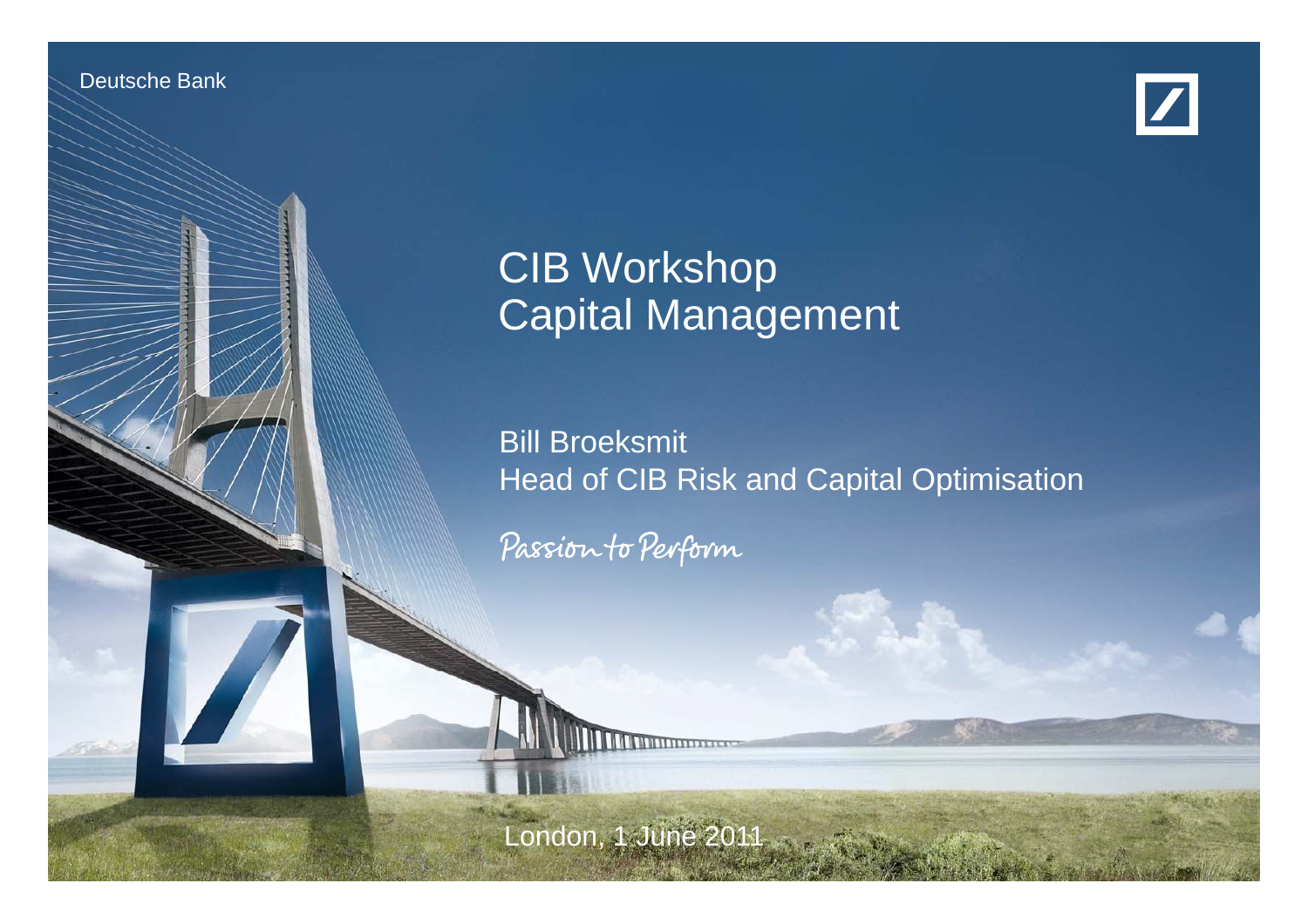# A word on methodology





- Total Capital Demand  $(TCD) = RWA + 12.5 \times Tier 1$ impact of Capital Deduction Items (CDI)(1)
- Converting CDI to TCD / RWA-equivalents allows for changes in treatment across different Basel regimes to be measured and compared using a single number
- Under Basel 2, ~EUR 5 bn Tier 1 CDI (equivalent to EUR 62 bn TCD)
	- ~60% from trading book positions (most notably  $<$  BB- rated securitisation positions), mapped to market risk
	- ~40% from banking book holdings, primarily securitisation positions, mapped to credit risk
- Under Basel <sup>3</sup> former Capital Deduction Items are Reported RWA RWA-equivalent 3, added back to capital and the relevant asset is

Note: Represents Basel 2 regulatory capital.

(1) CDI are currently deducted 50:50 from Tier 1 and Tier 2. Therefore EUR 1 of CDI reduces Tier 1 by EUR 0.5 while it is fungible with EUR 6.25 of RWA. Under Basel 3, CDI will be converted to RWA using a 12.5 x risk factor

| Deutsche Bank      |  |
|--------------------|--|
| Investor Relations |  |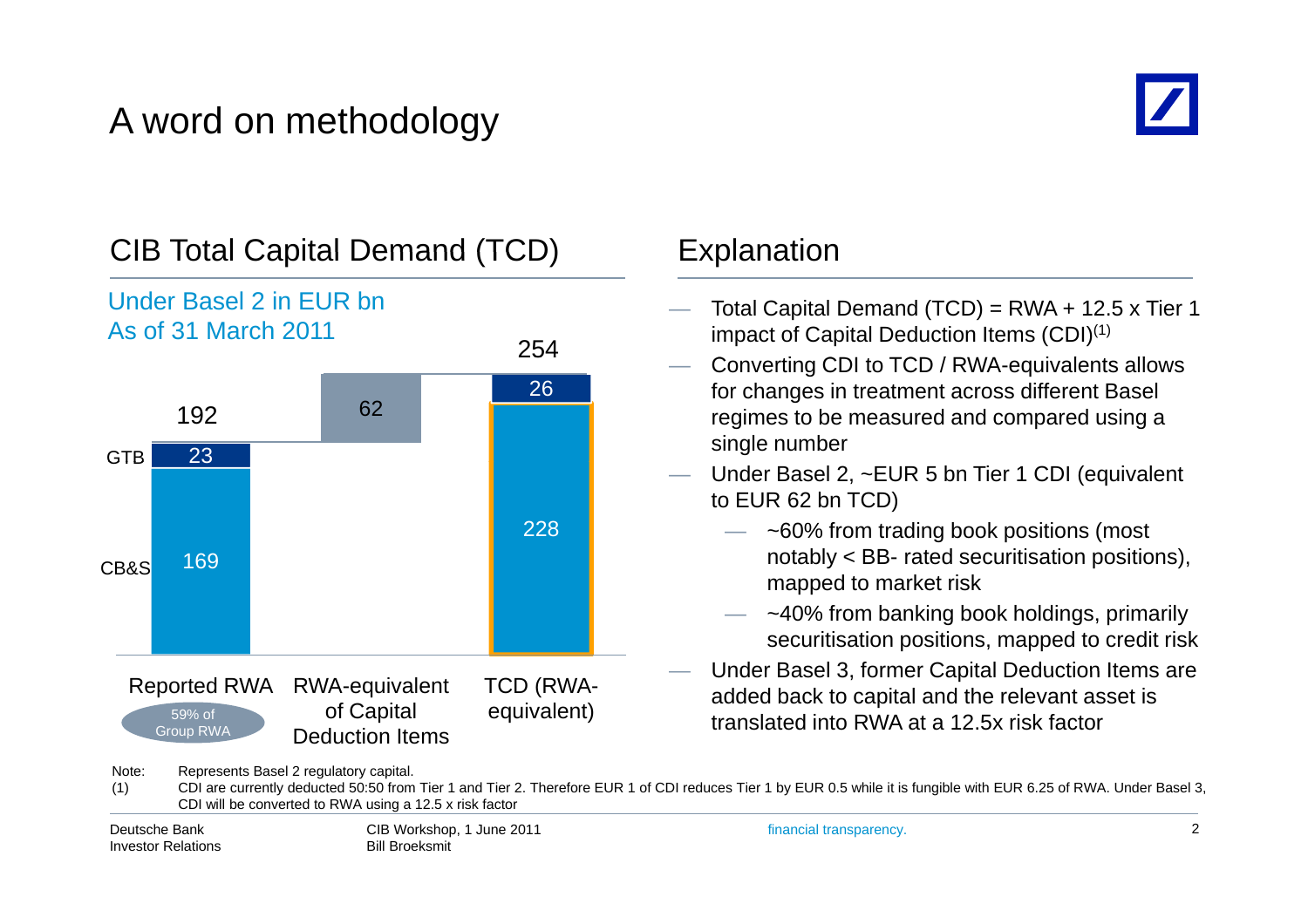### Breakdown of balance sheet and TCD by asset type and activity

### CB&S, under Basel 2, as of 31 March 2011



(1) Adjusted assets, as defined in 1Q2011 Financial Data Supplement on page 18

(2) CB&S operational risk TCD allocated to balance sheet components using market risk and credit risk TCD

(3) Derivatives exposure net after consideration of cash collateral

Deutsche BankInvestor Relations

**Estimates**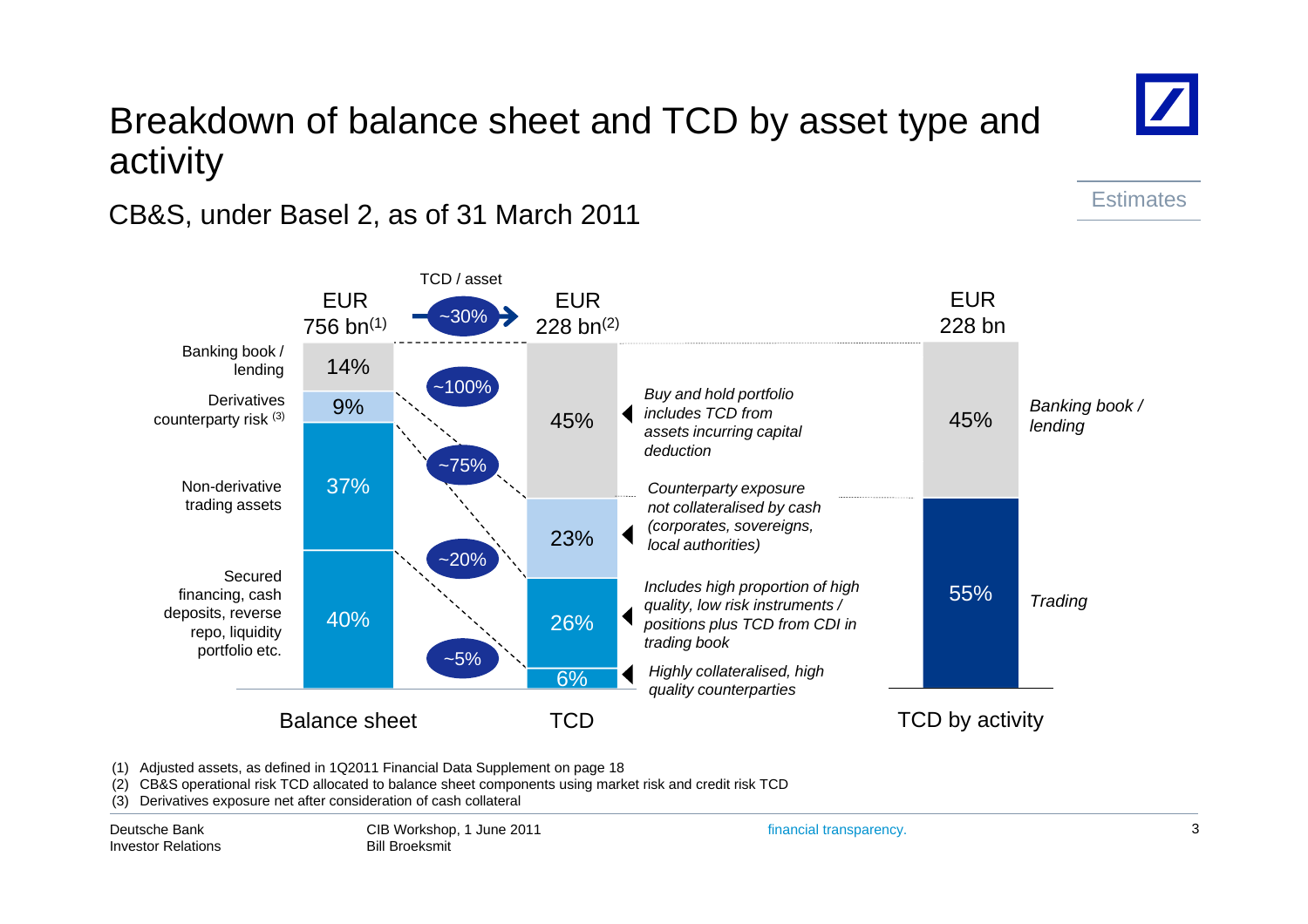# Basel 2.5 / Basel 3 simulation: As per previous guidance<sup>(1)</sup>



| In EUR bn                                   | <b>RWA</b> | <b>TCD</b> |  |
|---------------------------------------------|------------|------------|--|
| <b>Basel 2.5(2)</b><br>(trading book rules) | 85         | 85         |  |
| <b>Basel 2.5(3)</b><br>(banking book rules) | 8          | 8          |  |
| <b>Basel</b> $3^{(4,5,6)}$                  | 185        | 122        |  |
| <b>Targeted management</b><br>action        | (90)       | (90)       |  |
| Net impact $(6)$                            | 188        | 125        |  |

### Impact simulation Targeted management action

- Further reduction of legacy positions (securitisations, correlation trading)
- Reduce trading book exposures to certain Emerging Markets sovereigns to avoid punitive Incremental Risk Charge
- Hedging / collateralising of uncollateralised derivative exposures
- Shift of OTC derivatives towards central clearing
- Uncollateralised derivatives maturing and pay-downs on securitisations

(1) Subject to final Basel rules and European / German implementation of the revised framework; as presented on 26 October 2010

(2) Includes Stressed VaR, Incremental Risk Charge, trading book securitisation and Correlation Trading

(3) Includes banking book re-securitisation

(4) Includes Securitisation, CVA and Counterparty Credit Risk for derivatives

(5) RWA for securitisation deductions calculated as 25 times Tier 1 capital deduction; 'RWA equivalent' for securitisation deductions calculated as 12.5 times Tier 1 capital deduction

(6) Includes EUR 0.6 bn securitisation-related Tier 1 deductions in relation to Postbank

Deutsche BankInvestor Relations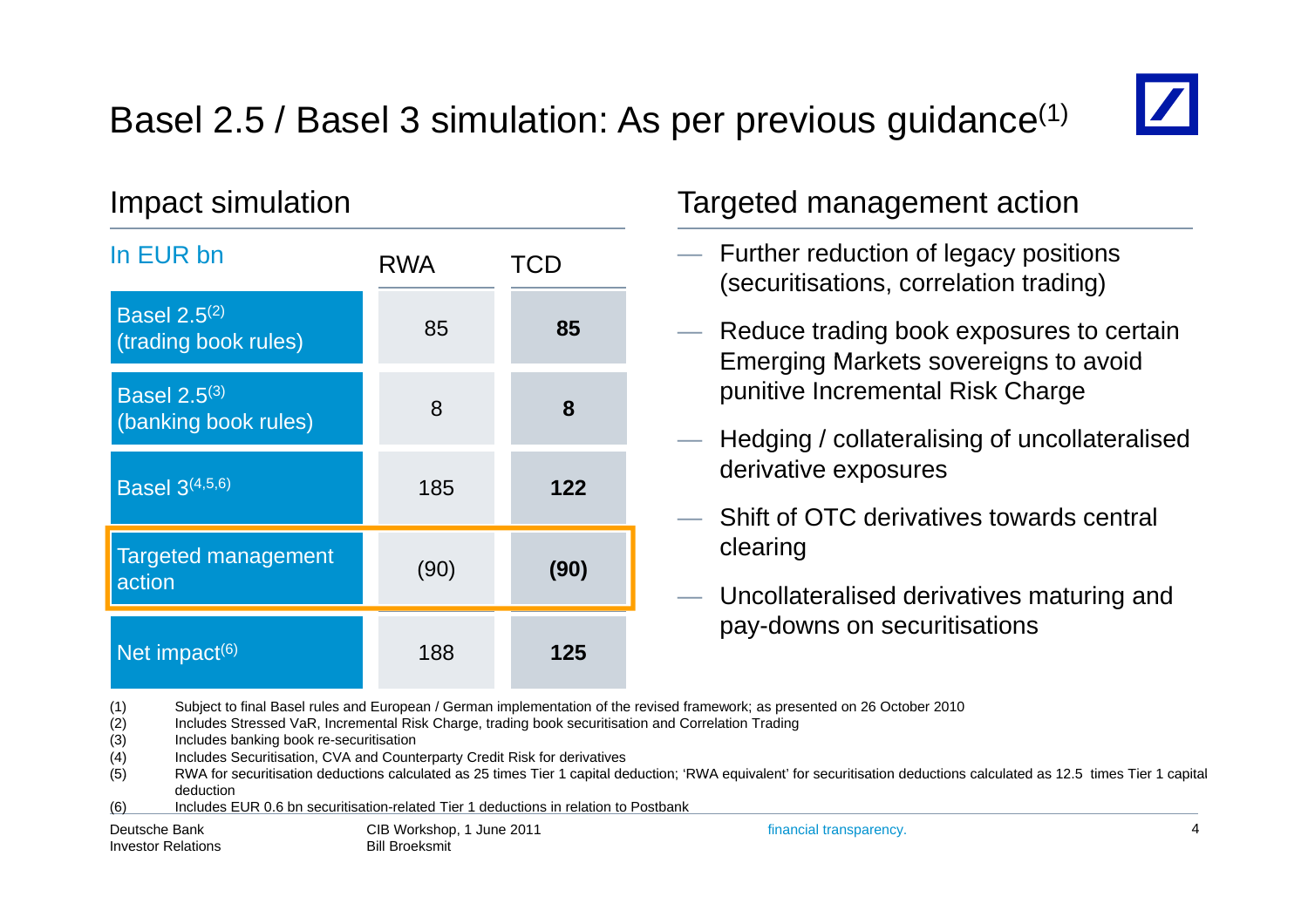# Detailed mitigation plan in place



|                                            | <b>TCD</b>                    |         |                                       | Main mitigation actions |                      |              |              |
|--------------------------------------------|-------------------------------|---------|---------------------------------------|-------------------------|----------------------|--------------|--------------|
| Area                                       | mitigation<br>in EURbn Timing |         | Main businesses<br>impacted           | <b>Sales</b>            | Unwinds/<br>Roll-off | Hedging      | Optimisation |
| <b>Stressed VaR</b><br>/IRC                | $~15$                         | 2H2011  | Emerging<br><b>Markets</b><br>trading | $\checkmark$            | $\checkmark$         | $\checkmark$ | $\checkmark$ |
| Correlation                                | $~15$                         | Ongoing | Correlation<br>trading                |                         | $\checkmark$         |              | $\checkmark$ |
| Securitisation                             | $-40$                         | Ongoing | <b>US RMBS</b><br>trading             | $\checkmark$            | $\checkmark$         | $\checkmark$ | $\checkmark$ |
| Credit<br>Valuation<br>Adjustment<br>(CVA) | $-20$<br>EUR 90 bn TCD        | 2012    | Rates<br><b>FX</b><br>Credit          |                         |                      | $\checkmark$ | $\checkmark$ |

Limited dependency on sales (<EUR 5 bn market value), limited P&L impact

Deutsche BankInvestor Relations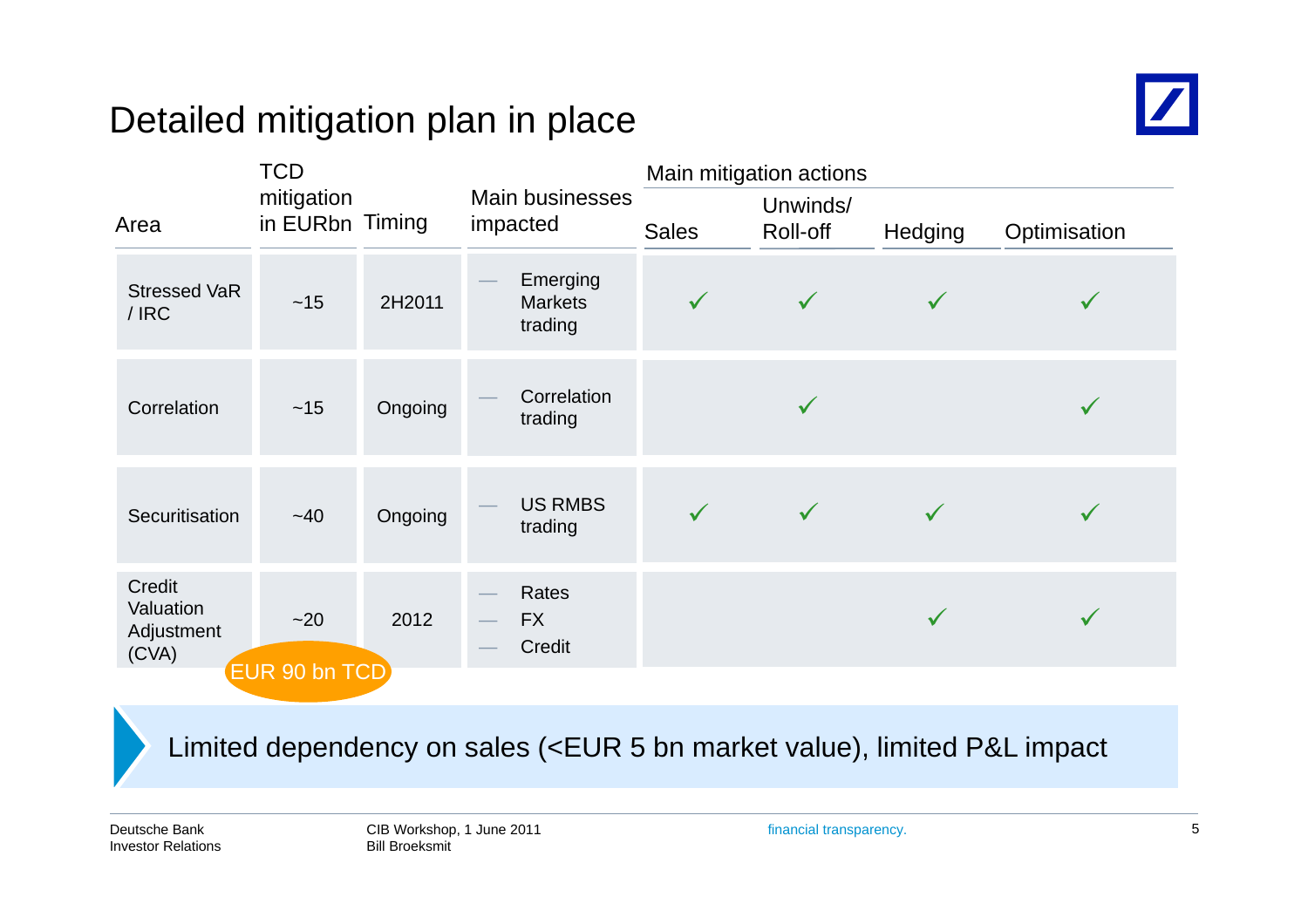

## Example progress: Exit of high-risk Credit Correlation portfolio ahead of plan

Notional unwinds and maturities Notional, absent management action 100%75% 72% 69%100%-44%-17%39%31 Dec 2009 Unwinds Maturities Remaining VaR reduction**Observations** 2011May 2011 Correlation book VaR

### $\sim$  (80)%  $\sim$   $\sim$  5% of Index  $= 100$ Group VaR<sup>(1</sup> >30% of Group VaR(1) CIB Workshop, 1 June 2011 Deutsche BankMar 10 Jun 10 Sep 10 Dec 10 Mar 11 (1) Contributory VaR i.e. after diversification benefit

Investor Relations

Bill Broeksmit

### Risk reduction by category Roll -off profile from current



- $-$  Actual cost of exit has been insignificant
- Where early termination impossible, hold to maturity is low-risk but sub-optimal use of capital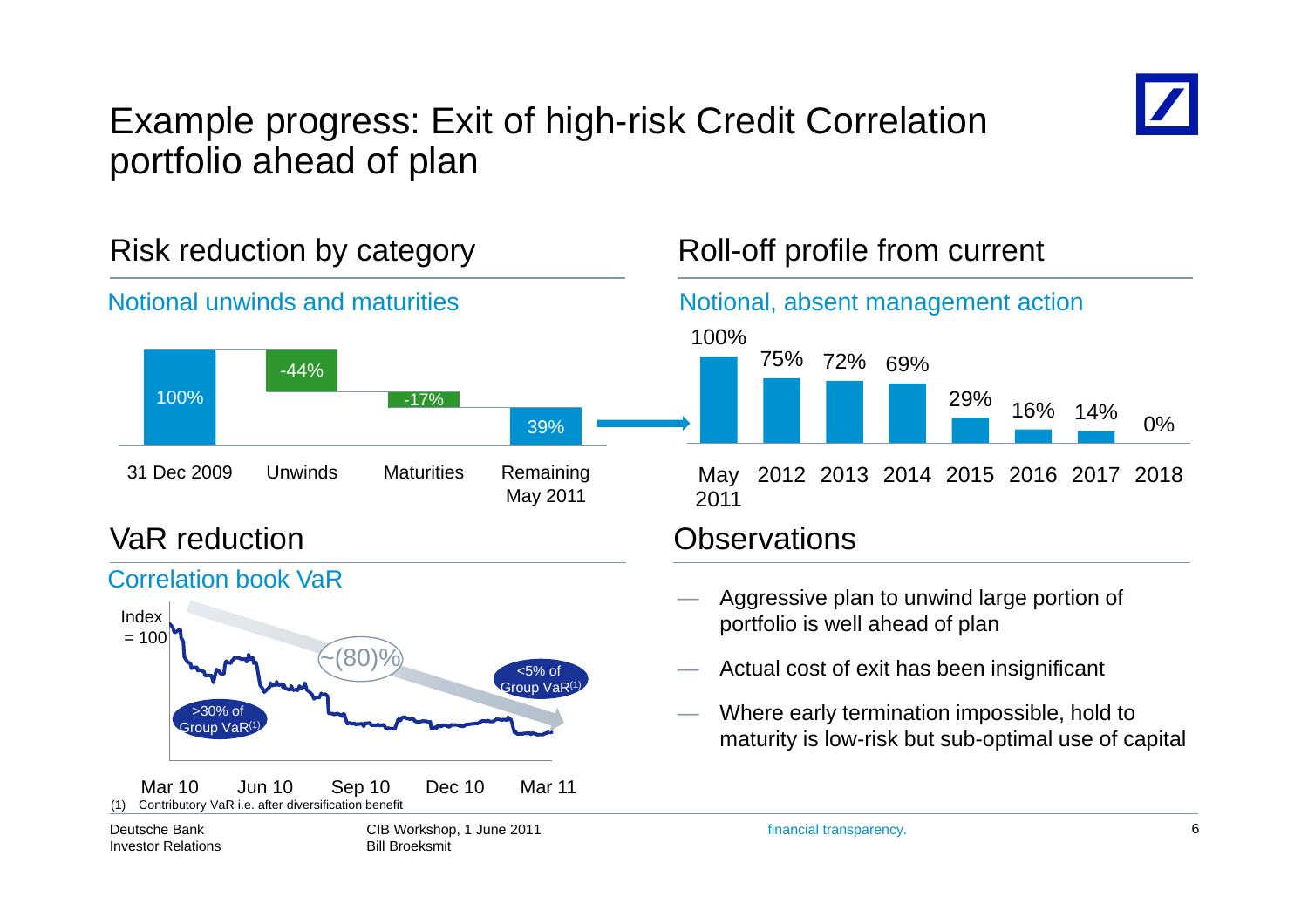# Basel 3 leads to higher TCD / asset ratios CB&S



**Estimates** 



TCD simulation from Basel 2 to Basel 3 Estimated TCD / asset ratios

(1) CB&S TCD as of 31 March 2011 under Basel 2. CB&S operational risk TCD allocated to balance sheet components using market risk and credit risk TCD

(2) Includes CB&S-related Basel 2.5 / Basel 3 simulation of net TCD impact, excluding any business growth

(3) Derivatives exposure net after consideration of cash collateral

(4) Includes Basel 2.5 banking book re-securitisations and Basel 3 banking book Capital Deduction Item simulations

(5) Includes Basel 3 CVA and counterparty credit risk simulations

(6) Includes Basel 2.5 S-VaR, IRC and Correlation Trading and Basel 3 trading book securitisations simulation

Deutsche BankInvestor Relations CIB Workshop, 1 June 2011 Bill Broeksmit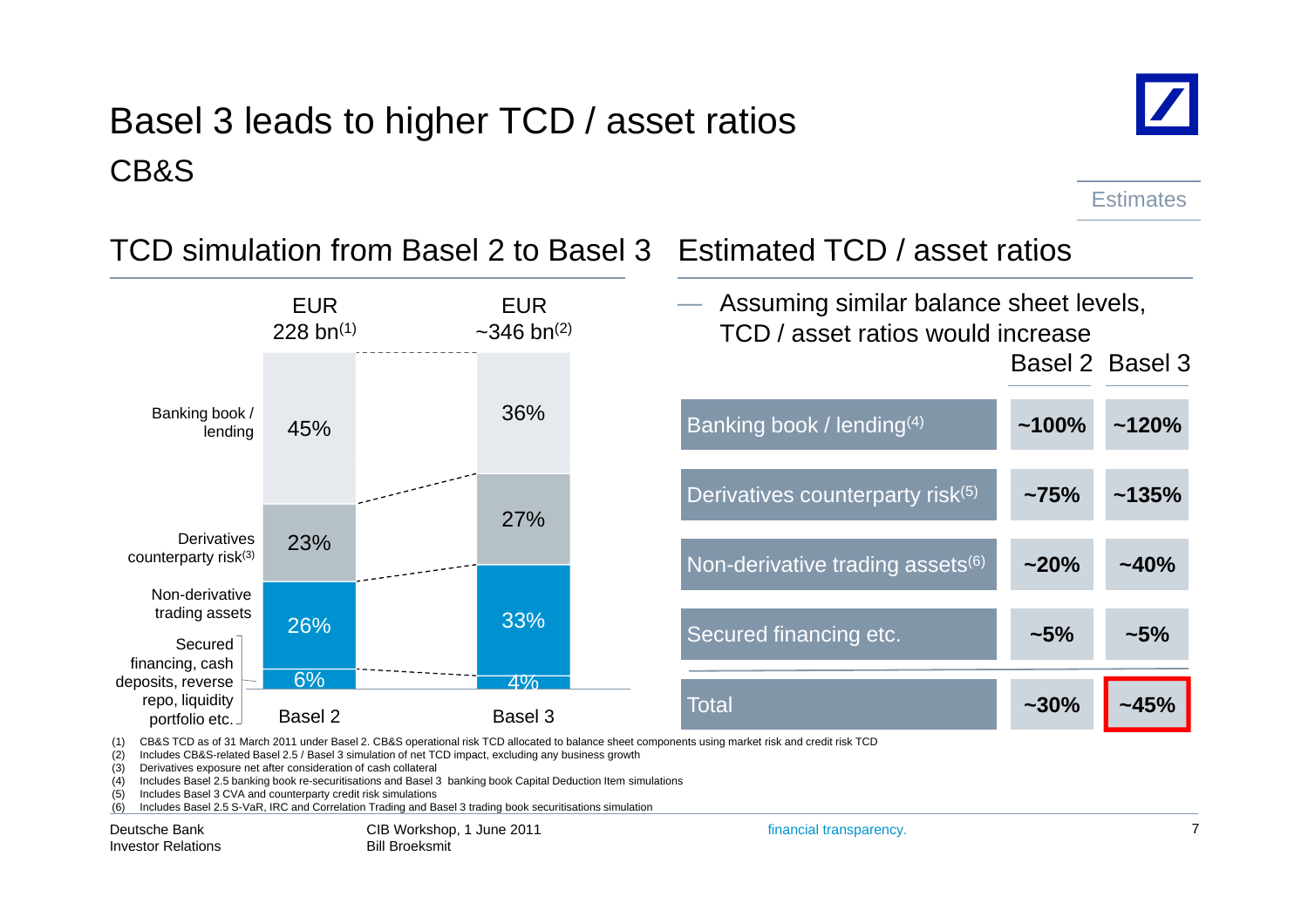# Post 1 Jan 2013, significant additional TCD relief expected



Indicative

### Breakdown and roll-off of ~EUR 70 bn TCD of CB&S capital intensive assets

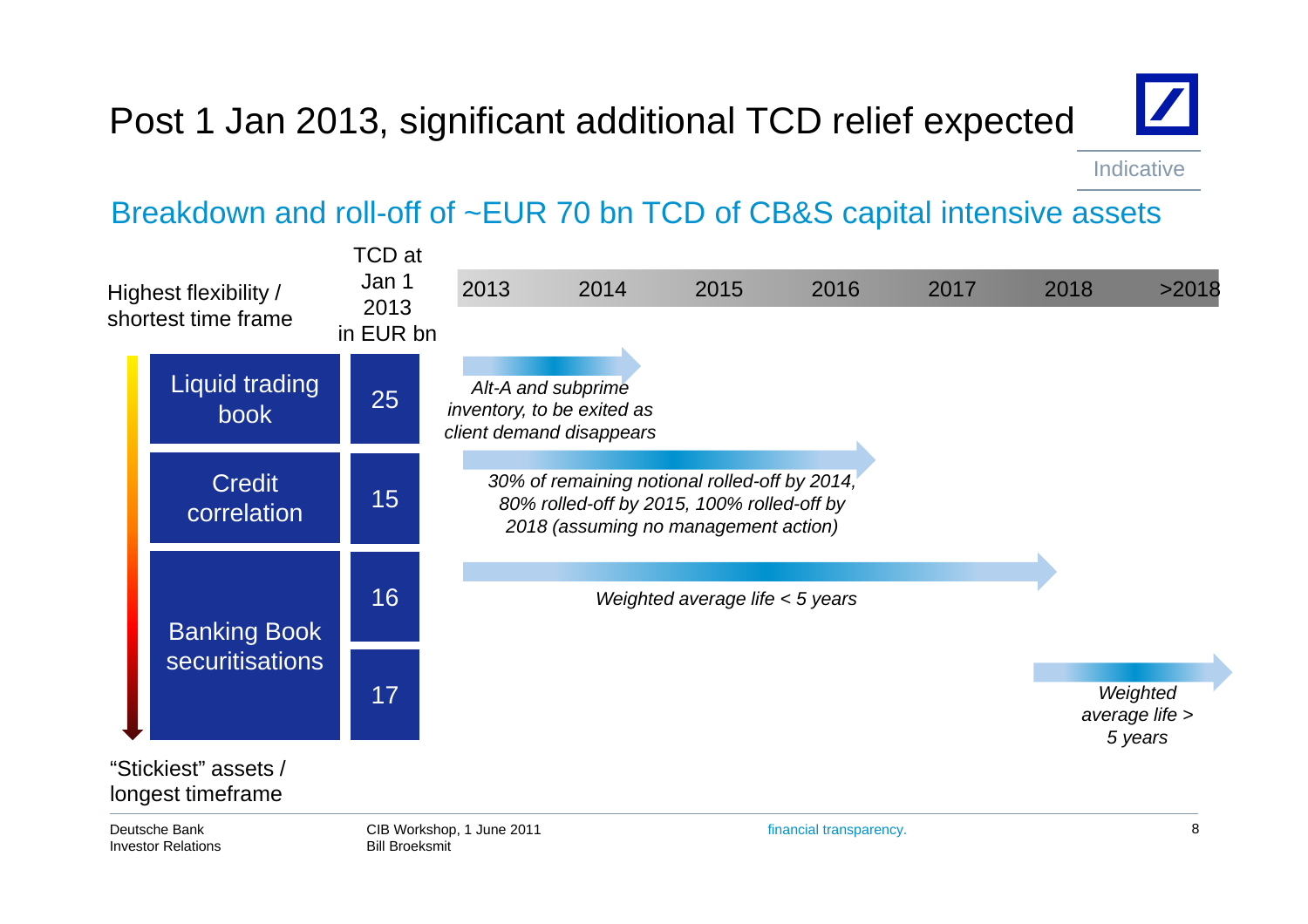



Confirmation of previous guidance on net impact of Basel 2.5 / Basel 3

Confident of achieving EUR 90 bn mitigation target by 1 Jan 2013

Further TCD relief expected post 1 Jan 2013